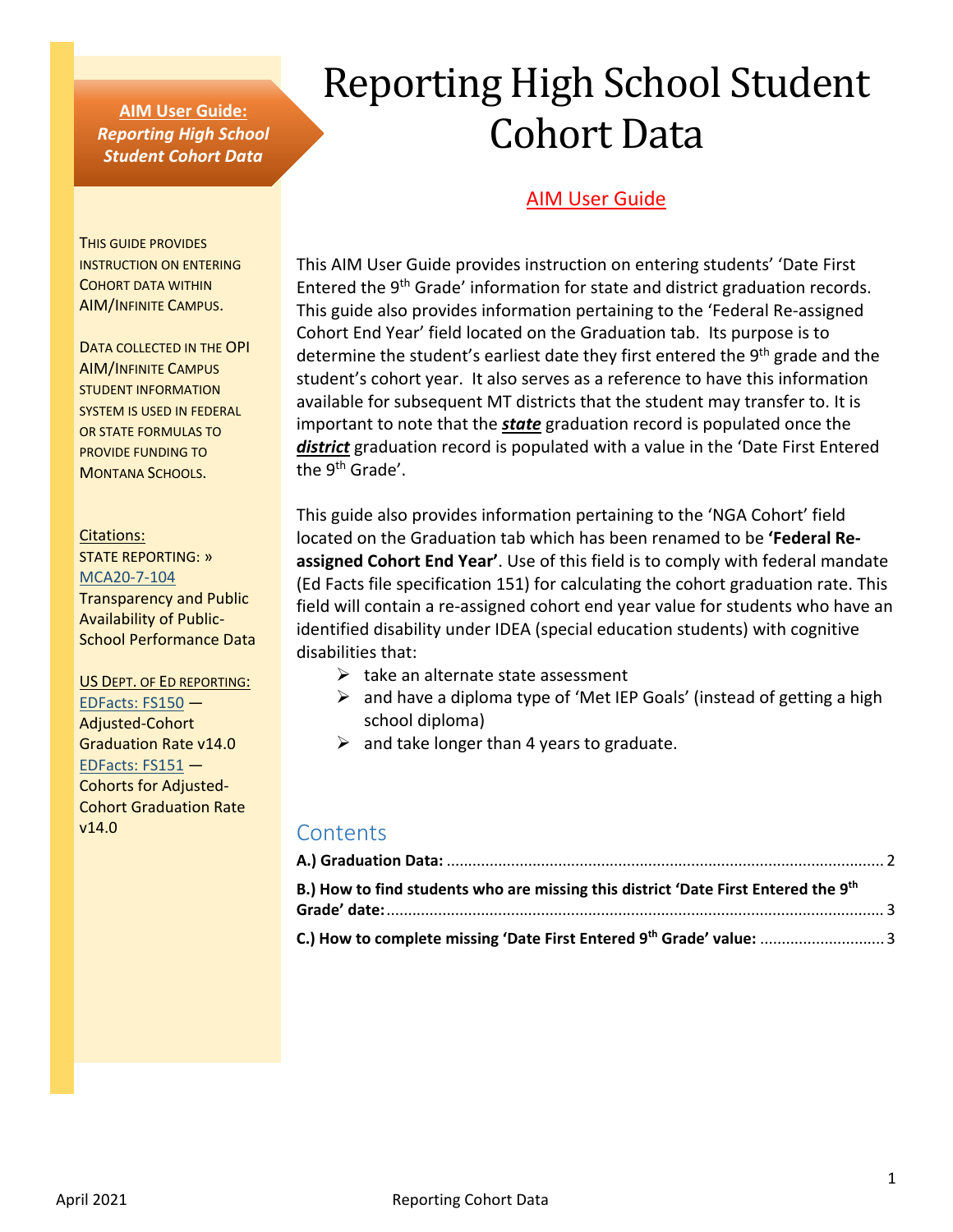# <span id="page-1-0"></span>A.) Graduation Data:

The students *district* graduation records 'Date First Entered the 9th Grade' value is completed by Infinite Campus automatically when a student's **9th grade enrollment** is created inside Infinite Campus. The *start date* of the enrollment is what gets put into the student's *district* graduation tab as the value of the 'Date First Entered the 9th Grade.'

Note: If the student does not have a 9<sup>th</sup> grade enrollment in the state graduation record, the district who first enrolls the student into 9<sup>th</sup> grade or subsequent grades should determine the date the student was first enrolled in 9th grade and enter this date into their *district* graduation tab.

#### **To access the Graduation data within Infinite Campus:**

- **1.** Select the **Search** tab.
- **2.** Select **Student** from the drop-down menu.
- **3.** Enter the student's name by *last name*, then *first name*.
- **4.** Click **Go**. (You can generate a list of all students by omitting the name and selecting Go.)
- **5.** From the Search Results generated, click on the student's name you wish to view.
- **6.** Select the **Graduation** tab.

There are potentially several fields of information that may appear. The 2 main sections to focus on are as follows. If these two sections are not already expanded, click on them to expand them to view the information.

- **a) State Graduation Record** field Appears in the upper part of the screen. This record only consists of the following values (for determining Cohort information):
	- $\checkmark$  Grade 9 Date (AKA: 'Date First Entered the 9<sup>th</sup> Grade').
	- $\checkmark$  NCLB Cohort Year.
	- $\checkmark$  District Number (where this student was first identified with a 'Date First Entered the 9<sup>th</sup> Grade').
	- $\checkmark$  District Name (where this student was first identified with a 'Date First Entered the 9<sup>th</sup> Grade').
- **b) District Graduation Record** field- Labeled as *Graduation Detail*: (District Name) and shows in the lower part of the screen, and then the *General Graduation Information*. Note: *When a Date First Entered the 9th Grade is entered, the Federal Re-assigned Cohort End Year and NCLB Cohort End Year fields should auto-populate. The NCLB Cohort End Year will NOT be editable, however, the Federal Re-assigned Cohort End Year WILL be editable.* **Note: Federal Re-assigned Cohort Year:** Use of this field is to comply with federal mandate (Ed Facts file specification 151) for calculating the cohort

|            |              | <b>State Graduation Record</b>                                                                                 |                                                    |                                                         |                           |
|------------|--------------|----------------------------------------------------------------------------------------------------------------|----------------------------------------------------|---------------------------------------------------------|---------------------------|
|            |              | CONTRACTOR DE CONSTANTINO DE LA PRODUCTIVITA DE LA CARDINALE DE LA CARDINALE DE LA CARDINALE DE LA CARDINALE D |                                                    |                                                         | Modified Date: 07/28/2017 |
| 08/30/2017 | Grade 9 Date | <b>NCLB Cohort Year</b><br>2021                                                                                | <b>District Number</b><br>0466                     | <b>District Name</b><br><b>Kalispell Public Schools</b> |                           |
|            |              | Enrollment Data: Kalispell Public Schools (0466)                                                               |                                                    |                                                         | $\div$                    |
|            |              |                                                                                                                | Graduation Detail: Kalispell Public Schools (0466) |                                                         |                           |
|            |              | <b>General Graduation Information</b>                                                                          |                                                    |                                                         |                           |
|            |              | <b>Diploma Date:</b>                                                                                           | ۳                                                  |                                                         |                           |
|            |              | <b>Diploma Type:</b>                                                                                           | ۳                                                  |                                                         |                           |
|            |              | <b>Diploma Period:</b>                                                                                         |                                                    |                                                         | ٠                         |
|            |              | Date First Entered the 9th Grade:                                                                              | المناو<br>08/30/2017                               |                                                         |                           |
|            |              | Federal Re-assigned Cohort End Year:                                                                           | $2021$ $\sqrt{ }$                                  |                                                         |                           |
|            |              | <b>NCLB Cohort End Year:</b>                                                                                   | 2021                                               |                                                         |                           |
|            |              | <b>Post Grad Location:</b>                                                                                     | ٠                                                  |                                                         |                           |
|            |              | <b>Post Grad Plans:</b>                                                                                        |                                                    |                                                         | ۰                         |
|            |              |                                                                                                                |                                                    |                                                         |                           |
|            |              |                                                                                                                |                                                    |                                                         |                           |

graduation rate. This field will contain a re-assigned cohort end year value for students who have an identified disability under IDEA (special education students) with cognitive disabilities that:

- $\triangleright$  take an alternate state assessment
- $\triangleright$  and have a diploma type of 'Met IEP Goals' (instead of getting a high school diploma)
- $\triangleright$  and take longer than 4 years to graduate.